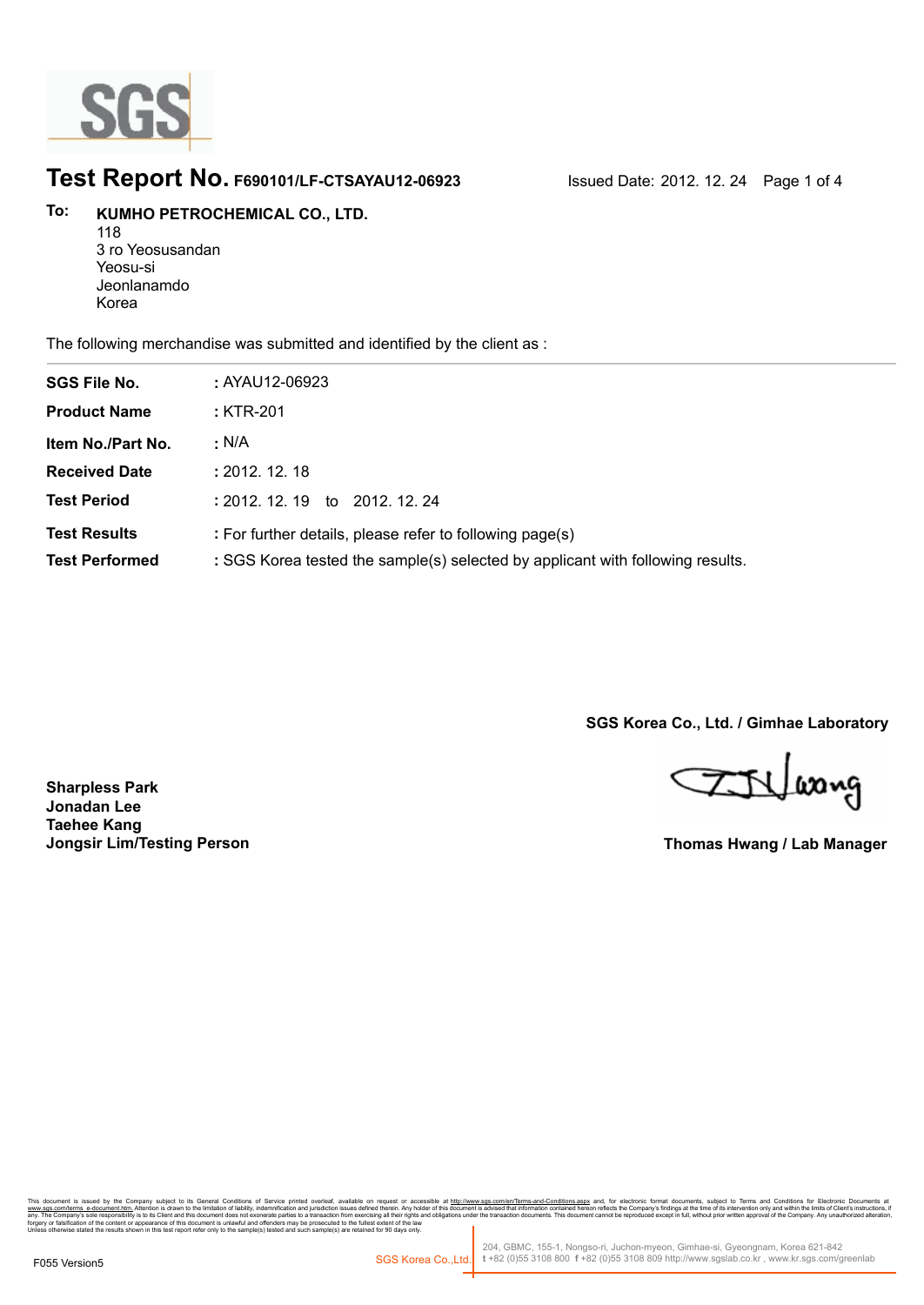

## **Test Report No. F690101/LF-CTSAYAU12-06923** Issued Date: 2012. 12. 24 Page 2 of 4

| Sample No.                | : AYAU12-06923.001 |
|---------------------------|--------------------|
| <b>Sample Description</b> | : KTR-201          |
| Item No./Part No.         | : N/A              |
| <b>Materials</b>          | : N/A              |
| <b>Heavy Metals</b>       |                    |

| <b>Test Items</b>           | Unit  | <b>Test Method</b>                       | MDL | <b>Results</b> |
|-----------------------------|-------|------------------------------------------|-----|----------------|
| Cadmium (Cd)                | mg/kg | With reference to IEC 62321:2008, ICP    |     | N.D.           |
| Mercury (Hg)                | mg/kg | With reference to IEC 62321:2008, ICP    |     | N.D.           |
| Lead (Pb)                   | mg/kg | With reference to IEC 62321:2008, ICP    |     | N.D.           |
| Hexavalent Chromium (Cr VI) | mg/kg | With reference to IEC 62321:2008, UV-VIS |     | N.D.           |

#### **Flame Retardants-PBBs/PBDEs**

| <b>Test Items</b>        | Unit  | <b>Test Method</b>                      | <b>MDL</b> | <b>Results</b> |
|--------------------------|-------|-----------------------------------------|------------|----------------|
| Monobromobiphenyl        | mg/kg | With reference to IEC 62321:2008, GC-MS | 5          | N.D.           |
| Dibromobiphenyl          | mg/kg | With reference to IEC 62321:2008, GC-MS | 5          | N.D.           |
| Tribromobiphenyl         | mg/kg | With reference to IEC 62321:2008, GC-MS | 5          | N.D.           |
| Tetrabromobiphenyl       | mg/kg | With reference to IEC 62321:2008, GC-MS | 5          | N.D.           |
| Pentabromobiphenyl       | mg/kg | With reference to IEC 62321:2008, GC-MS | 5          | N.D.           |
| Hexabromobiphenyl        | mg/kg | With reference to IEC 62321:2008, GC-MS | 5          | N.D.           |
| Heptabromobiphenyl       | mg/kg | With reference to IEC 62321:2008, GC-MS | 5          | N.D.           |
| Octabromobiphenyl        | mg/kg | With reference to IEC 62321:2008, GC-MS | 5          | N.D.           |
| Nonabromobiphenyl        | mg/kg | With reference to IEC 62321:2008, GC-MS | 5          | N.D.           |
| Decabromobiphenyl        | mg/kg | With reference to IEC 62321:2008, GC-MS | 5          | N.D.           |
| Monobromodiphenyl ether  | mg/kg | With reference to IEC 62321:2008, GC-MS | 5          | N.D.           |
| Dibromodiphenyl ether    | mg/kg | With reference to IEC 62321:2008, GC-MS | 5          | N.D.           |
| Tribromodiphenyl ether   | mg/kg | With reference to IEC 62321:2008, GC-MS | 5          | N.D.           |
| Tetrabromodiphenyl ether | mg/kg | With reference to IEC 62321:2008, GC-MS | 5          | N.D.           |
| Pentabromodiphenyl ether | mg/kg | With reference to IEC 62321:2008, GC-MS | 5          | N.D.           |
| Hexabromodiphenyl ether  | mg/kg | With reference to IEC 62321:2008, GC-MS | 5          | N.D.           |
| Heptabromodiphenyl ether | mg/kg | With reference to IEC 62321:2008, GC-MS | 5          | N.D.           |
| Octabromodiphenyl ether  | mg/kg | With reference to IEC 62321:2008, GC-MS | 5          | N.D.           |
| Nonabromodiphenyl ether  | mg/kg | With reference to IEC 62321:2008, GC-MS | 5          | N.D.           |
| Decabromodiphenyl ether  | mg/kg | With reference to IEC 62321:2008, GC-MS | 5          | N.D.           |

NOTE:(1) N.D. = Not detected.(<MDL)

- $(2)$  mg/kg = ppm
- (3) MDL = Method Detection Limit
- $(4) 10$  regulation
- (5) Negative = Undetectable / Positive = Detectable
- $(6)$  \*\* = Qualitative analysis (No Unit)
- $(7)^*$  = Boiling-water-extraction:
	- Negative = Absence of CrVI coating

 Positive = Presence of CrVI coating; the detected concentration in boiling-water-extraction solution is equal or greater than 0.02 mg/kg with 50 cm2 sample surface area.

nany subject to its General Conditions of Service printed overleaf, available on request or accessible at h<u>ttp://www.ags.com/en/Terms-and-Conditions.aspx</u> and, for electronic format documents, subject to Terms and Conditi forgery or falsification of the content or appearance of this document is unlawful and offenders may be prosecuted to the fullest extent of the law<br>Unless otherwise stated the results shown in this test report refer only t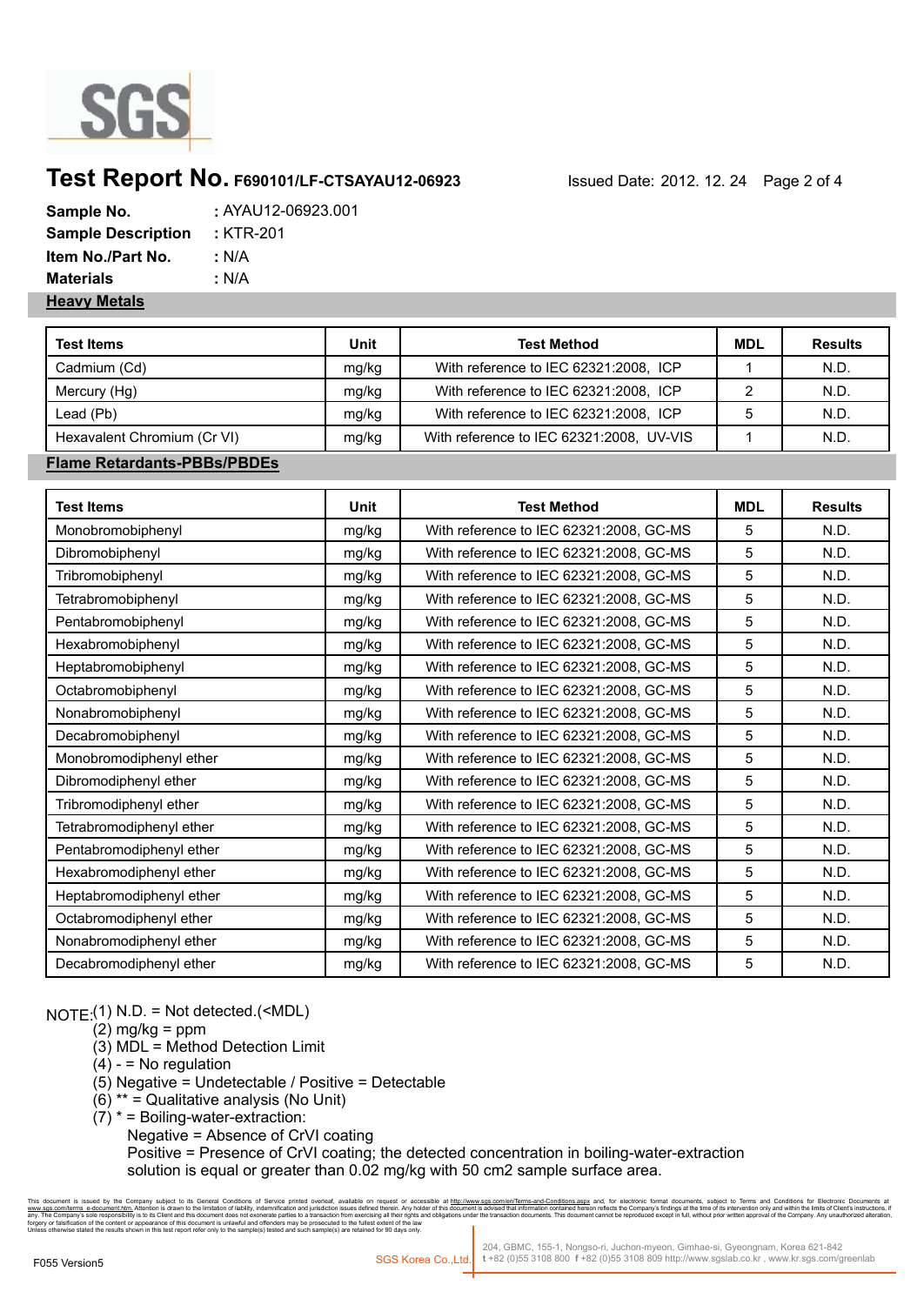

**Test Report No. F690101/LF-CTSAYAU12-06923** Issued Date: 2012. 12. 24 Page 3 of 4



NOTE:(1) N.D. = Not detected.(<MDL)

- $(2)$  mg/kg = ppm
- (3) MDL = Method Detection Limit
- $(4) 10$  regulation
- (5) Negative = Undetectable / Positive = Detectable
- $(6)$ <sup>\*\*</sup> = Qualitative analysis (No Unit)
- $(7)^*$  = Boiling-water-extraction:

Negative = Absence of CrVI coating

 Positive = Presence of CrVI coating; the detected concentration in boiling-water-extraction solution is equal or greater than 0.02 mg/kg with 50 cm2 sample surface area.

at documents, subject to Terms and Conditions for Electronic Document:<br>indings at the time of its intervention only and within the limits of Client's instructio<br>cept in full, without prior written approval of the Company. forgery or falsification of the content or appearance of this document is unlawful and offenders may be prosecuted to the fullest extent of the law<br>Unless otherwise stated the results shown in this test report refer only t